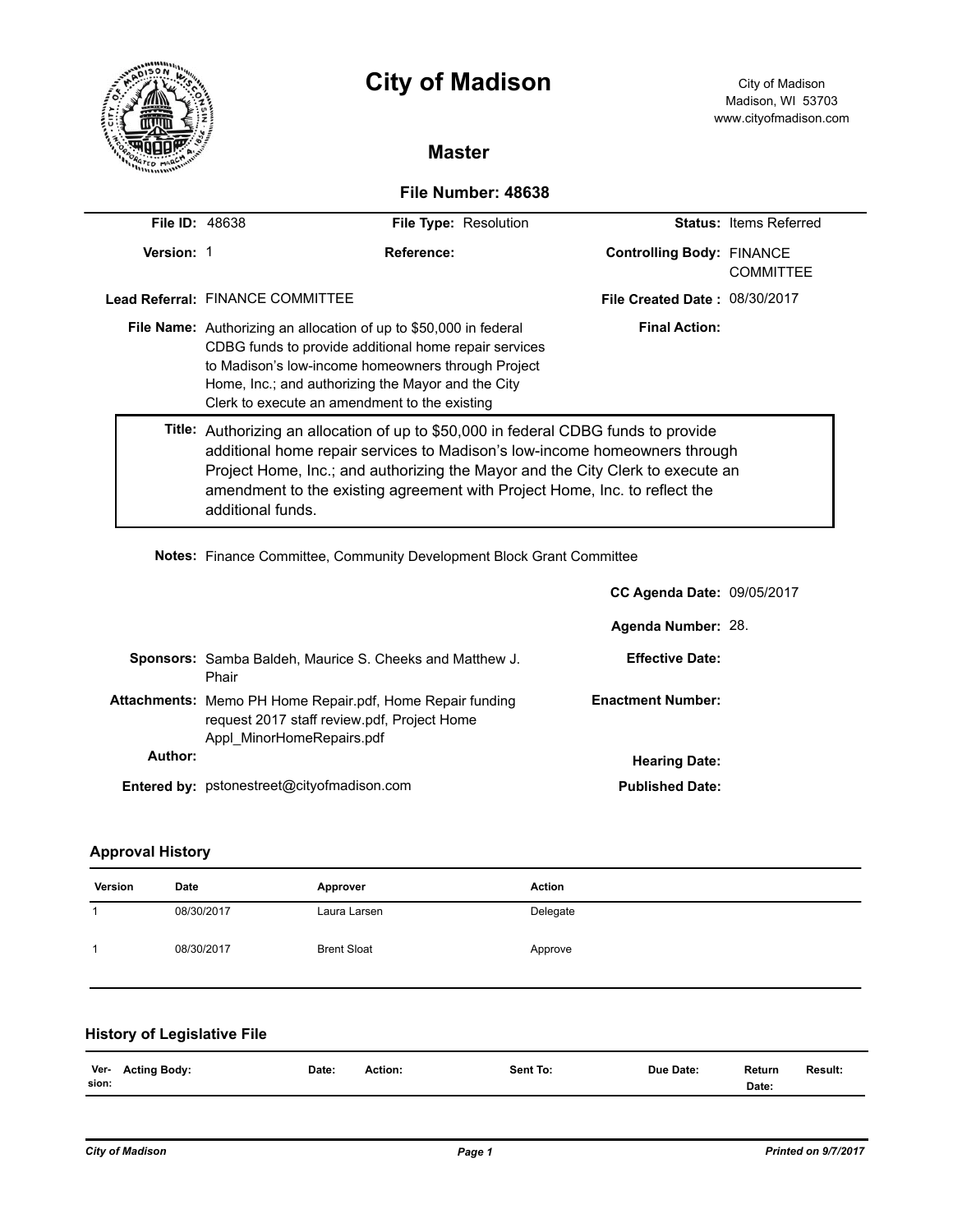#### *Master Continued (48638)*

| 1 | <b>Community Development</b><br><b>Division</b>                 |                                               | 08/30/2017                                                                                                                    | Referred for<br>Introduction                                     |                                                                                  |      |
|---|-----------------------------------------------------------------|-----------------------------------------------|-------------------------------------------------------------------------------------------------------------------------------|------------------------------------------------------------------|----------------------------------------------------------------------------------|------|
|   | <b>Action Text:</b>                                             | This Resolution was Referred for Introduction |                                                                                                                               |                                                                  |                                                                                  |      |
|   | Notes:                                                          |                                               |                                                                                                                               | Finance Committee, Community Development Block Grant Committee   |                                                                                  |      |
| 1 | <b>COMMON COUNCIL</b>                                           |                                               | 09/05/2017 Refer                                                                                                              |                                                                  | <b>FINANCE</b><br><b>COMMITTEE</b>                                               | Pass |
|   | <b>Action Text:</b>                                             |                                               | A motion was made by Rummel, seconded by Baldeh, to Refer to the FINANCE COMMITTEE. The<br>motion passed by voice vote/other. |                                                                  |                                                                                  |      |
|   | Notes:                                                          |                                               |                                                                                                                               | Additional Referral: Community Development Block Grant Committee |                                                                                  |      |
| 1 | <b>FINANCE COMMITTEE</b>                                        |                                               | 09/05/2017                                                                                                                    | Referred                                                         | <b>COMMUNITY</b><br><b>DEVELOPMENT</b><br><b>BLOCK GRANT</b><br><b>COMMITTEE</b> |      |
|   | <b>Action Text:</b><br>Notes:                                   |                                               |                                                                                                                               |                                                                  | This Resolution was Referred to the COMMUNITY DEVELOPMENT BLOCK GRANT COMMITTEE  |      |
| 1 | <b>COMMUNITY</b><br>DEVELOPMENT BLOCK<br><b>GRANT COMMITTEE</b> |                                               | 09/07/2017                                                                                                                    |                                                                  |                                                                                  |      |
| 1 | <b>FINANCE COMMITTEE</b>                                        |                                               | 09/11/2017                                                                                                                    |                                                                  |                                                                                  |      |

#### **Text of Legislative File 48638**

#### **Fiscal Note**

FISCAL NOTE PENDING

### **Title**

Authorizing an allocation of up to \$50,000 in federal CDBG funds to provide additional home repair services to Madison's low-income homeowners through Project Home, Inc.; and authorizing the Mayor and the City Clerk to execute an amendment to the existing agreement with Project Home, Inc. to reflect the additional funds.

### **Body**

Background: The Community Development Division (CDD) currently contracts with Project Home, Inc. to provide home repair services to Madison's low-income homeowners. The recommended funding increase for the 2017 Home Repair contract will address a significant increase in demand for home repairs, and will allow Project Home to provide needed home repair services through the end of the year.

WHEREAS, the Housing and Community Development Act of 1974, permits the City of Madison to assist community agencies in the development of innovative projects which provide benefits to low- and moderate-income residents; and,

WHEREAS, the Community Development Division's funding goals and objectives includes support for home repairs to low-income homeowners in order to maintain safe and decent residences for low-income residents; and,

WHEREAS, the CDBG Committee has reviewed the funding application for Housing Development Reserve funds, and recommends an additional \$50,000 in federal CDBG funding for Project Home's 2017 Home Repair contract; and,

WHEREAS, sufficient funds exist within the CDD Housing Development Reserve Fund to provide the requested additional program support,

NOW, THEREFORE, BE IT RESOLVED, that the Common Council hereby approves the